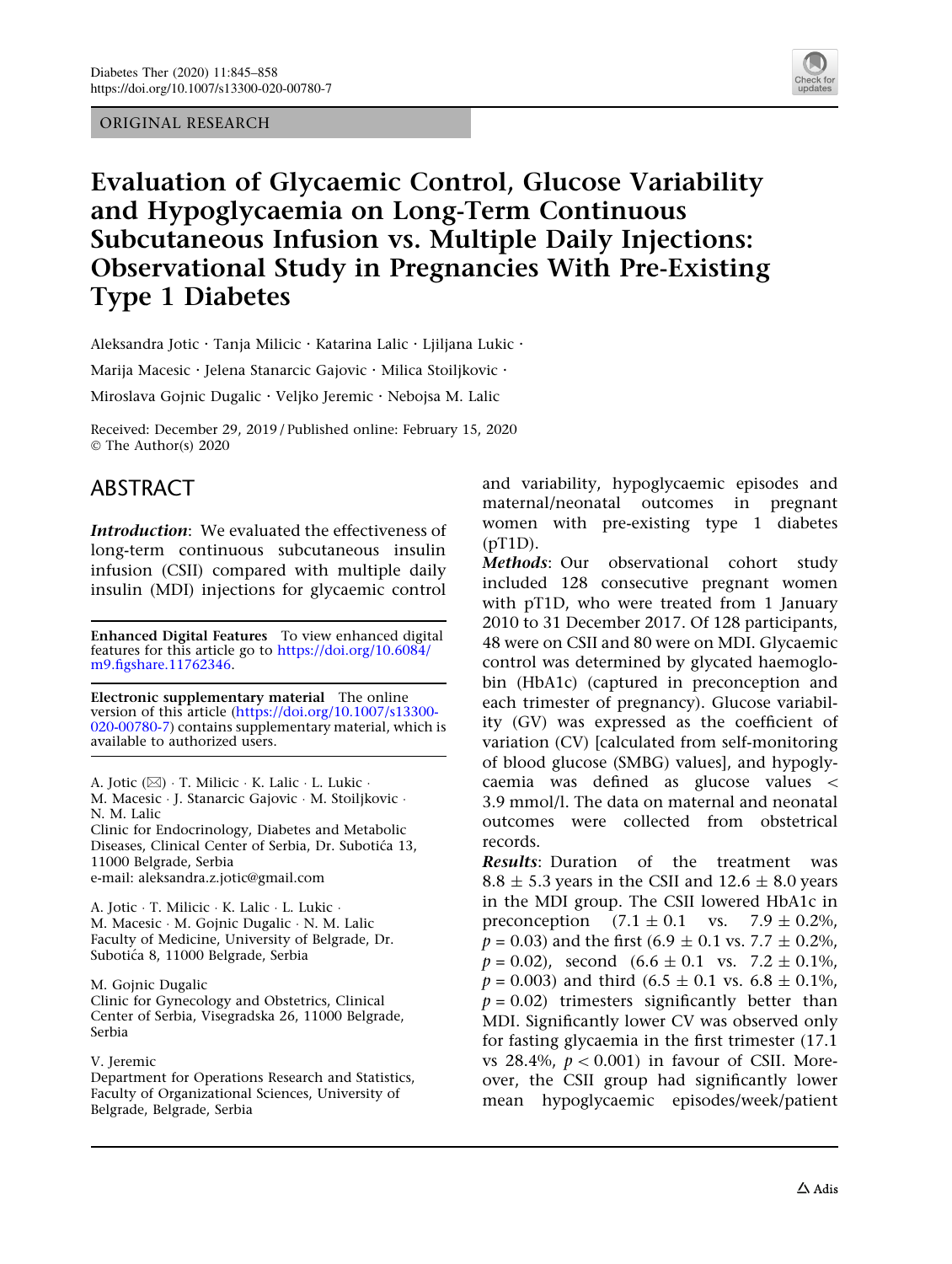only during the first trimester  $(2.0 \pm 1.7 \text{ vs }$  $4.8 \pm 1.5$ ,  $p < 0.01$ ). In early pregnancy, the majority of women on CSII had less hypoglycaemia than on MDI (0–3: 79.1 vs. 29.1%; 4–6: 18.8 vs.  $65.8\%$ ;  $\geq$  7: 2.1 vs. 5.1%,  $p < 0.01$ , respectively). We found no difference in the incidence of adverse maternal/neonatal outcomes.

Conclusions: Treatment with CSII resulted in a favourable reduction of HbA1c in the preconception period and each trimester in pregnancy. Moreover, long-term CSII treatment demonstrated more stable metabolic control with less GV of fasting glycaemia and fewer hypoglyacemic episodes only during early pregnancy.

Keywords: Continuous subcutaneous insulin infusion; Glucose variability; Pregnancy; Type 1 diabetes

## Key Summary Points

## Why carry out this study?

Earlier comparative studies showed that continuous subcutaneous insulin infusion (CSII) in pregnant women with preexisting type 1 diabetes (pT1D) lowered glycated haemoglobin (HbA1c) to a greater extent than multiple daily insulin injections (MDI) in the first trimester, but a limited number of studies included preconception HbA1c in analysis. At the same time, there are scarce data about glucose variability (GV), a factor that may contribute to glycaemic control, as well as the occurrence of hypoglycaemic episodes, during pregnancy with pT1D on different insulin treatments.

Therefore, the aim of our study was to evaluate the effectiveness of long-term CSII compared with MDI injections for glycaemic control and variability, hypoglycaemic episodes and maternal/neonatal outcomes in pregnant women with pT1D.

#### What was learned from the study?

We demonstrated the advantages of longterm CSII on glucose control due to the lower level of HbA1c achieved already in preconception and maintained during whole pregnancy. Also, we showed diminished GV and less frequent hypoglycaemic events only in the first trimester on CSII, an aspect of glycaemic control insufficiently evaluated in previous investigations.

In conclusion, treatment with CSII has resulted in favourable reduction of HbA1c in the preconception period and each trimester in pregnancy. Moreover, longterm CSII treatment demonstrated more stable metabolic control with less GV of fasting glycaemia and fewer hypoglycaemic episodes only during early pregnancy.

## INTRODUCTION

It has been previously shown that achieving and maintaining target glycaemic control in pregnant women with pre-existing type 1 diabetes (pT1D) can be extremely challenging in clinical settings [\[1\]](#page-11-0). However, obtaining tight glycaemic control is highly recommended from preconception until delivery [[1](#page-11-0), [2](#page-11-0)].

During the first trimester, improved insulin sensitivity increases the risk of hypoglycaemia. However, in late gestation, insulin sensitivity decreases, which requires correction of pronounced postprandial glycaemic spikes, i.e., frequent adjustment of insulin doses [[3](#page-11-0)].

Earlier comparative studies showed that continuous subcutaneous insulin infusion (CSII) in pregnant women with pT1D lowered glycated haemoglobin (HbA1c) to a greater extent than multiple daily insulin injections (MDIs) in the first trimester [\[4](#page-11-0)]. Furthermore, recent data suggested superiority of CSII treatment in reducing HbA1c during the whole pregnancy [\[5](#page-11-0)]. The latest meta-analysis on the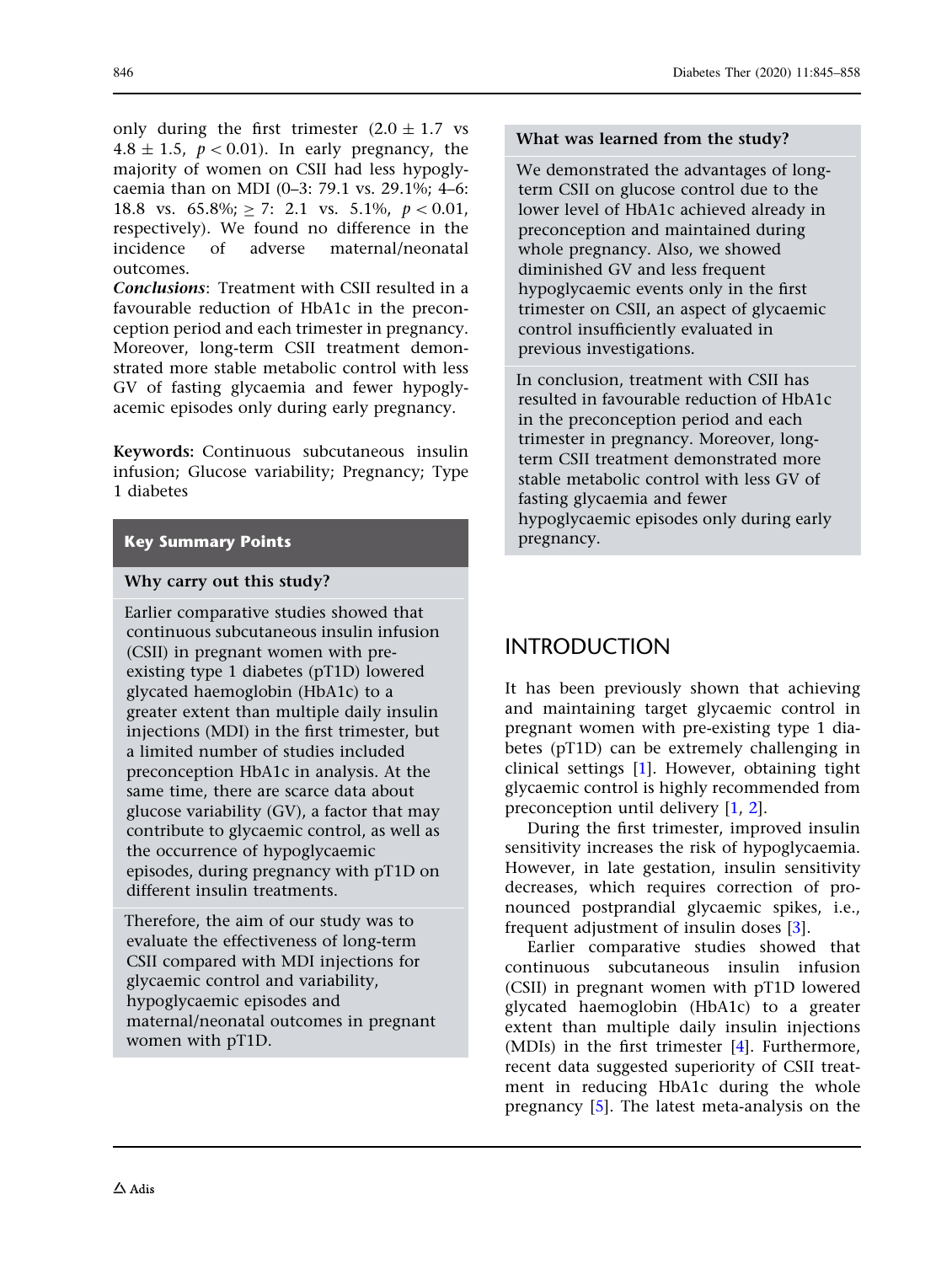topic revealed better glycaemic control on CSII during the first trimester, with a less pronounced beneficial effect in the second and third trimesters [[6\]](#page-11-0).

Previous studies also reported that women with pT1D showed higher glucose variability, with a twofold higher risk of hyperglycaemic excursions during the day, than healthy pregnant women [\[7\]](#page-11-0). However, the well-known indicator—HbA1c level—does not reflect glucose variability during pregnancy [[8](#page-11-0), [9\]](#page-12-0). In this way, glucose variability is a factor that may contribute to glycaemic control, which is suggested from the recently obtained data based on continuous glucose monitoring (CGM) reports in pregnancy in pT1D, but more evaluation is required with respect to different types of available insulin treatment in pregnancies complicated by pT1D [\[10](#page-12-0)]. In this context, it was reported that pregnant women with pT1D using CGM spent more time in target and less time hyperglycaemic, and they had less glycemic variability, than did pregnant control participants, with comparable severe hypoglycaemic episodes and time spent hypoglycaemic [\[11](#page-12-0)]. In addition, results from a recently published study obtained in non-pregnant T1D patients suggested stable and long-term improvement in glycaemic parameters with CGM, irrespective of type of insulin delivery [\[12](#page-12-0)].

Besides, numerous studies showed an association of increased risk of adverse pregnancy outcome with higher levels of HbA1c during conception [[13](#page-12-0), [14](#page-12-0)].

To our knowledge, studies comparing CSII and MDI in pregnancy have had conflicting results due to different study designs, populations followed, initiations of CSII therapy, etc. In this context, some of them have shown an increase in maternal weight, neonatal hypoglycaemia and birth weight with CSII therapy [\[15–17\]](#page-12-0).

A limited number of studies included preconception HbA1c in the analysis, and a minority showed lower HbA1c levels in the CSII group [\[6](#page-11-0)]. At the same time, there are scarce data on the occurrence of hypoglycaemic episodes during pregnancy with pT1D on different insulin treatments. Still, the effect of long-term

CSII therapy in pregnant women with pT1D on parameters of metabolic control from preconception till delivery and adverse pregnancy events remains to be clarified.

Within this context, the aim of our study was to evaluate the effectiveness of long-term CSII compared with MDI injections for glycaemic control and variability, hypoglycaemic episodes and maternal/neonatal outcomes in pregnant women with pT1D.

## **METHODS**

### Study Design and Settings, Ethics and Informed Consent

The study was an observational prospective cohort study and included 128 consecutive singleton pregnant women with pT1D who were treated at the Department for metabolic disorders, intensive treatment and cell therapy in diabetes [Clinic for Endocrinology, Diabetes and Metabolic Diseases in Belgrade (public clinic, tertiary care level)] for diabetes from 1 January 2010 to 31 December 2017.

Pregnant women had been completely informed about the study before giving informed consent to participate. All procedures followed were part of the standard medical care and in accordance with the ethical standards of the responsible committee on human experimentation (institutional and national) and the Helsinki Declaration of 1964, as revised in 2013. Approval of the study by an ethics committee was considered unnecessary because all patient data were extracted from the department's database and were anonymous, assuring that complete data protection of the participants was provided.

### Inclusion and Exclusion Criteria

In general, CSII has been suggested for all women of childbearing potential with pT1D on MDI in case of unsatisfactory metabolic control related to treatment targets. Current treatment of MDI or CSII had been initiated at least 1 year before conception in women with pT1D.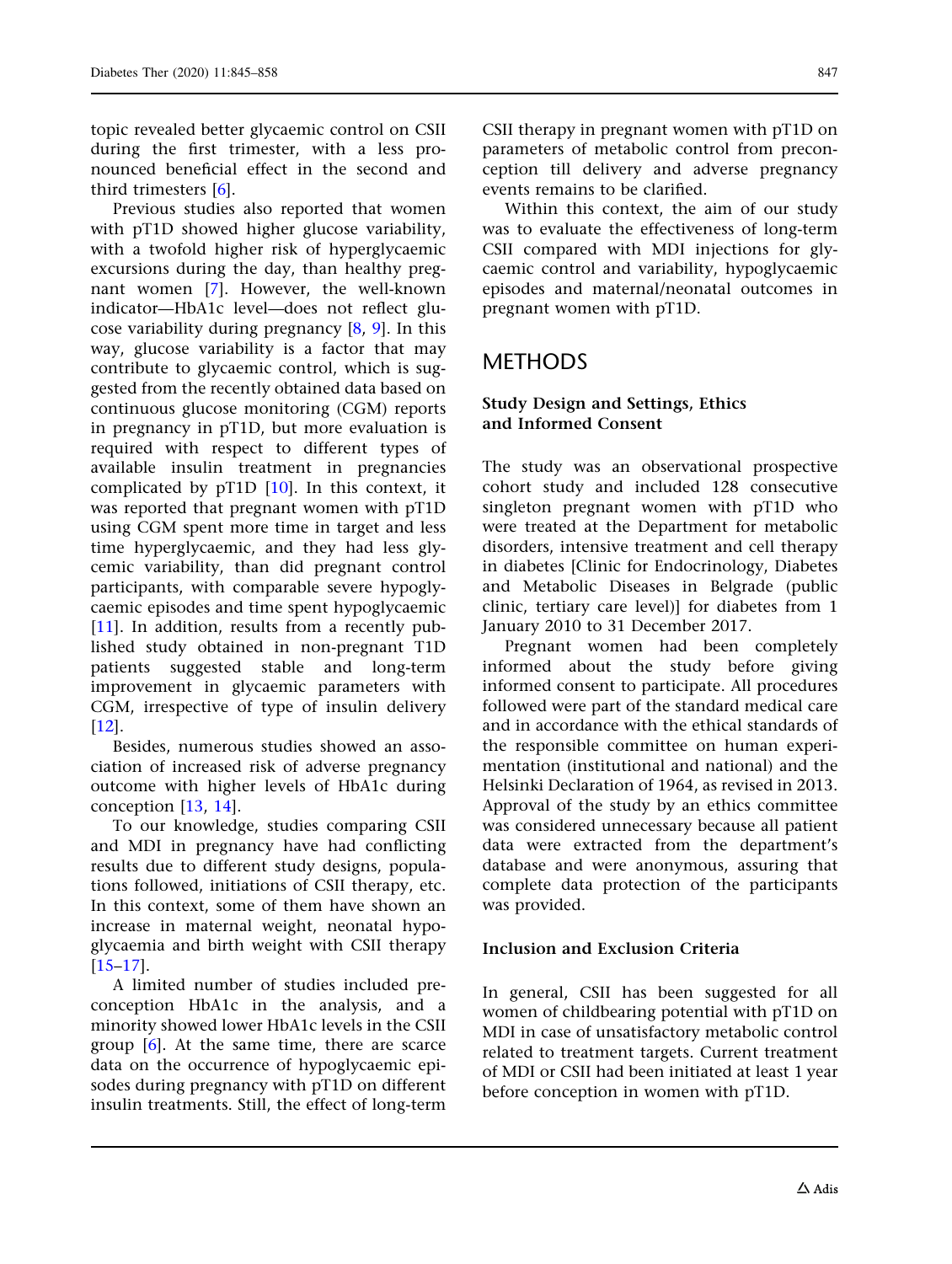For the present observational study, 80 pregnant women were treated with MDI (MDI group) using a rapid insulin analogue (aspart) before meals and a bedtime basal analogue (detemir), while 48 were treated with CSII (Medtronic Paradigm 722, Medtronic Paradigm Veo, insulin aspart) based on boluses given before meals, and the basal infusion rate was adjusted according to the glycaemic targets for the fasting and preprandial state. Both insulin treatments were fully reimbursed by the National Health Insurance Fund. Women who initiated CSII during actual pregnancy, women with gestational diabetes or type 2 diabetes, pregnancy obtained from assisted reproductive technology, or twin pregnancies as well as women referred from the general hospital or with incomplete medical records were excluded from the study.

## Measurements and Definitions of Measurements

In both groups we recorded: age, duration of T1D, current treatment (MDI or CSII) and gestational weight gain (GWG). These data were taken from medical records. Body mass index (BMI) was calculated using the equation BMI = weight  $(kg)/$ height  $(m)^2$ .

HbA1c in preconception and each trimester was measured using electrophoresis. Values for fasting, postprandial glycaemia as well as hypoglycaemia during trimesters were taken from standard logbooks. Hypoglycaemia was defined by glycaemia  $\langle 3.9 \text{ mmol/l.}$  Based on the number of hypoglycaemia episodes per week per patient, we divided all women into tertiles: rare (0–3 hypoglycaemia), moderate (4–6 hypoglycaemia) and frequent ( $\geq$  7 hypoglycaemia) hypoglycaemia episodes per week per patient. Glucose variability was determined by the coefficient of variation  $(CV = SD/\bar{x})$  of SMBG at different points (fasting or postprandial) during trimesters.

We also measured the total daily insulin requirement and calculated the insulin sensitivity factor (ISF) (using Eq. 100/total daily dose) and carbohydrate ratio (CHR) (using Eq. 500/total daily dose) in each trimester.

### Pregnancy Outcomes

Maternal and foetal outcomes, including gestational hypertension, preeclampsia [diagnosed by an obstetrician: blood pressure  $\geq 140/$ 90 mmHg with proteinuria  $( \geq 0.5 \text{ g})$ , preterm delivery (before 37 completed gestational weeks), emergency caesarean section, gestational week at delivery, Apgar score in the first minute, birth weight, newborn large for gestational age (LGA;  $>$  90th percentile according to growth charts for the Serbian population), newborn small for gestational age  $(SGA)$   $(< 10th$ percentile according to growth charts for the Serbian population), macrosomia (birth weight  $>$  4000 g), stillbirth, neonatal hypoglycaemia (glycaemia  $< 1.5$  mmol/l or requiring intravenous glucose infusion), congenital malformation, admission to the neonatal intensive care unit (NICU) and neonatal hyperbilirubinaemia, were collected from the obstetrical medical records [\[16\]](#page-12-0).

## Model of Care: Preconception and Pregnancy

Planning pregnancy was defined as having preconception counselling. Standard preconception care for women with pT1D and childbearing potential was applied for all women irrespective of their treatment with MDI or CSII [[1](#page-11-0)]. Pregnancy was confirmed by ultrasound examination and women had regular prenatal obstetrics visits according to the National Guideline for Pregnancy Care at the Clinic for Gynaecology and Obstetrics, Clinical Centre of Serbia [\[18](#page-12-0)].

HbA1c was recorded before conception and measured in each trimester. In addition, pregnant women were asked to do self-monitoring of blood glucose (SMBG) at least five times a week (preferably more frequently) during the whole pregnancy. These measurements were taken per day with a glucometer, when fasting, before and 2 h after meals, at bedtime and during the night for a total of at least nine measurements. According to the current recommendations, suggested fasting targets were\ 5.3 mmol/l and  $\lt$  6.8 mmol/l 2 h after meals,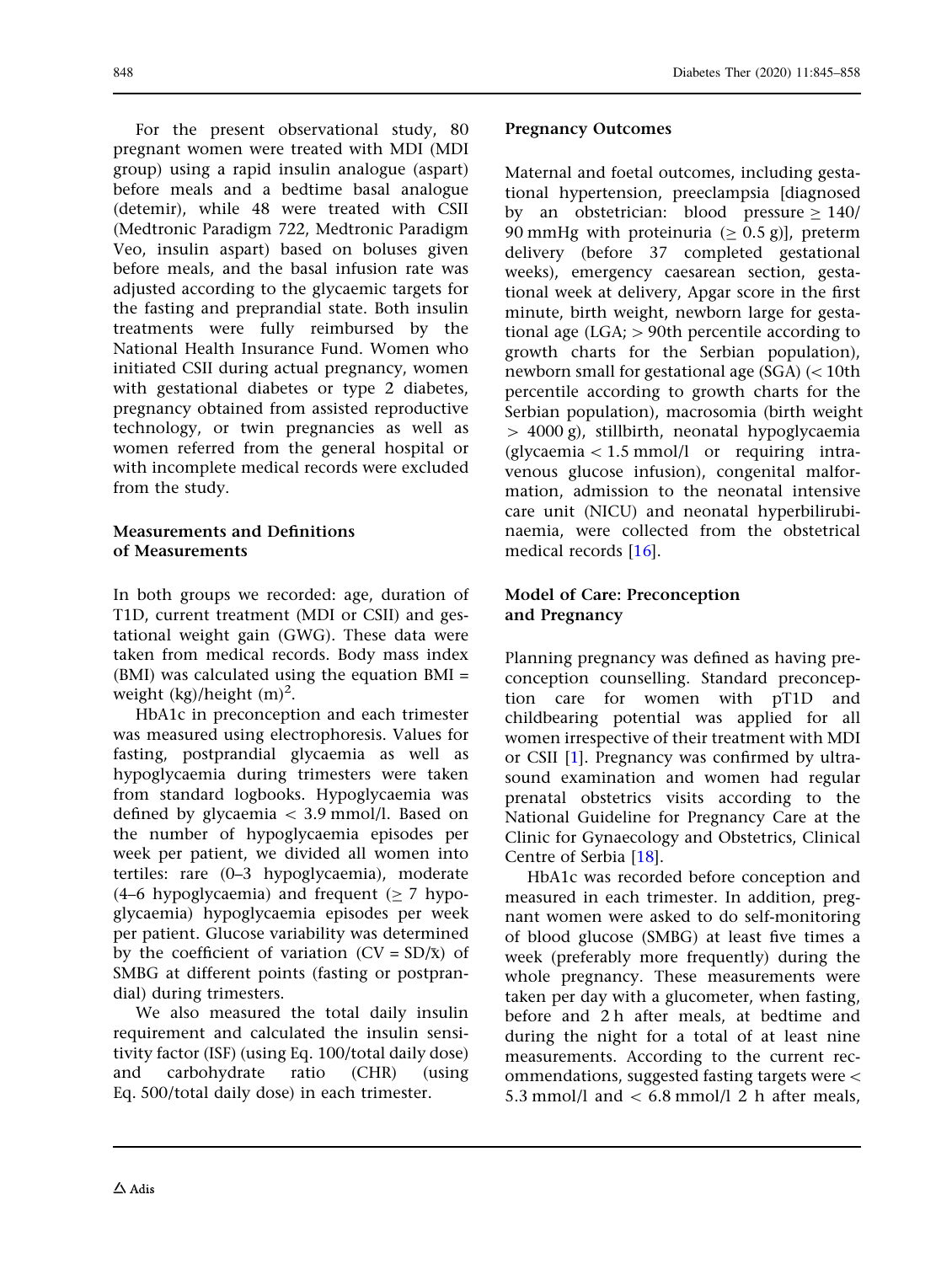respectively [\[2](#page-11-0)]. Women were also asked to record hypoglycaemia, which was defined by glycaemia \ 3.9 mmol/l. SMBGs were reviewed and treatment adjusted at least once a week during the first trimester and twice a month or more frequently, if necessary, until delivery.

We advised women about optimal timing for prandial insulin (15 min before meals in early pregnancy and 30–40 min before meals in late pregnancy) [\[19](#page-12-0)]. In addition, all pregnant women with pT1D were re-educated about carbohydrate counting, and we suggested recording the composition of each meal to better adjust the insulin dose. Sixty-seven per cent of women on CSII used the bolus calculator option during pregnancy.

All instructions listed above regarding monitoring of metabolic control are part of the standard procedures implemented in usual clinical practice in pregnant woman with pT1D at our department.

The blood pressure target was a systolic blood pressure  $\langle$  130 mmHg and a diastolic blood pressure  $< 80$  mmHg, measured routinely using a sphygmomanometer at each visit.

### Statistical Analysis

Data are presented as mean  $\pm$  SD values and were tested for normal distribution using the Kolmogorov-Smirnov test. The differences were tested for significance using Student's  $t$  test, while the chi-square test and Mann-Whitney were used for parametric and non-parametric data, respectively. The Levine F test was used to access differences between CVs. A two-sided  $p$  value of 0.05 was considered statistically significant. Data were analysed using Statistical Package for the Social Sciences (SPSS) software (Advanced Statistics, version 22.0, Chicago, IL USA).

## RESULTS

### Baseline Characteristics

Clinical characteristics and duration of previous treatment (MDI or CSII) of pregnant women with pT1D are shown in Table [1.](#page-5-0) There was no significant difference with respect to age and duration of T1D between groups (Table [1](#page-5-0)). Furthermore, we did not find any significant difference regarding BMI and GWG between the groups.

#### Results Pertaining to Glycaemic Control

In preconception, women on CSII showed lower levels of HbA1c than the MDI group  $(7.1 \pm 0.1)$ vs. 7.9  $\pm$  0.2%,  $p = 0.03$ ). Moreover, HbA1c was significantly lower during trimesters in the CSII group compared with MDI [first  $(6.9 \pm 0.1 \text{ vs.})$ ] 7.7  $\pm$  0.2%,  $p = 0.02$ ), second  $(6.6 \pm 0.1$  vs. 7.2  $\pm$  0.1%,  $p = 0.003$ ) and the third (6.5  $\pm$  0.1 vs.  $6.8 \pm 0.1\%$  $6.8 \pm 0.1\%$  $6.8 \pm 0.1\%$ ,  $p = 0.02$ ) trimester] (Fig. 1).

We did not find any significant difference between average fasting plasma glucose levels from SMBG during pregnancy when comparing these two intensified insulin regimens (Fig. [2\)](#page-6-0). Simultaneously, the groups were compared according to average PPG during the whole pregnancy excluding late gestation. In the third trimester, pregnant women with pT1D treated with CSII had a lower average PPG level after breakfast than the MDI group  $(6.8 \pm 1.0 \text{ mmol})$ l vs. 7.7  $\pm$  1.3,  $p < 0.001$ ) (Fig. [2](#page-6-0)c).

When we analysed the percentage of pregnant women who achieved target PPG levels, there was no difference between the groups (Fig. [3](#page-7-0)), except in late pregnancy. In the third trimester after breakfast, a significantly higher percentage of pregnant women on CSII reached their target 2-h PPG level (57.4 vs. 18.4%,  $p < 0.001$ )(Fig. [3](#page-7-0)b).

#### Results Related to Glycaemic Variability

Pregnant women on CSII treatment had lower CV of SMBG measured fasting in the first trimester (17.1 vs. 28.4%,  $p < 0.001$ ) and after breakfast in the third trimester compared with the MDI group  $(14.1 \text{ vs. } 17\%, p = 0.012)$ (Table [2\)](#page-8-0).

### Results for Hypoglycaemia

Analysing the mean number of hypoglycaemia episodes per week per patient, the CSII group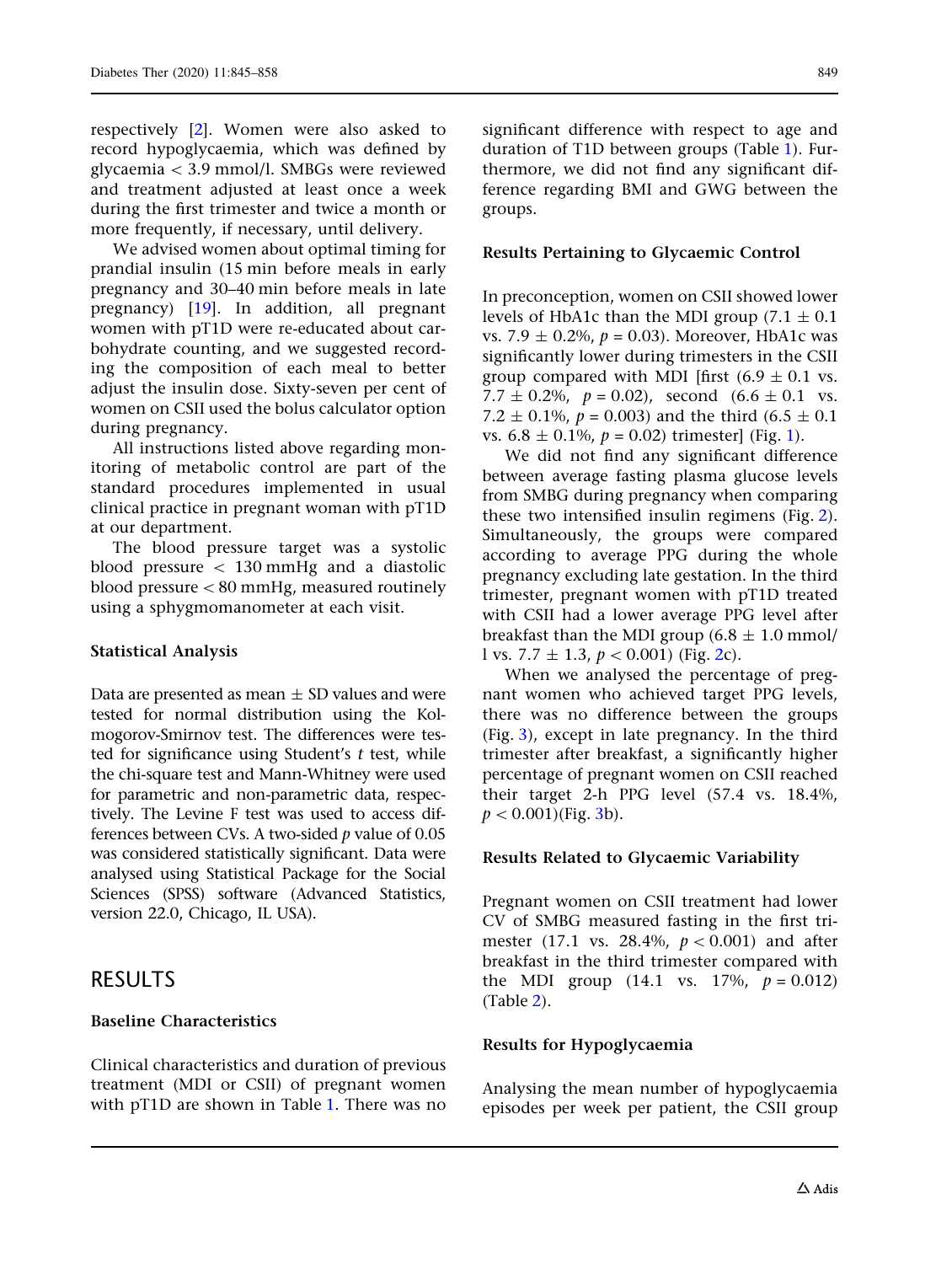|                               | MDI group $(n = 80)$ | CSII group $(n = 48)$ | P value |
|-------------------------------|----------------------|-----------------------|---------|
| Age (years)                   | $29.6 \pm 5.0$       | $27.6 \pm 5.6$        | 0.49    |
| Diabetes duration (years)     | $13.1 \pm 8.2$       | $11.3 \pm 7.9$        | 0.98    |
| Duration of treatment (years) | $12.6 \pm 8.0$       | $8.8 \pm 5.3$         | NA      |
| BMI $(kg/m2)$                 | $22.7 \pm 0.4$       | $22.9 \pm 0.4$        | 0.94    |
| $GWG$ $(kg)$                  | $11.5 \pm 0.5$       | $11.0 \pm 0.6$        | 0.66    |

<span id="page-5-0"></span>Table 1 Baseline characteristics of pregnant women with pre-existing type 1 diabetes: MDI vs. CSII group

Data are mean  $\pm$  SD

BMI body mass index, GWG gestational weight gain



Fig. 1 HbA1c in preconception and during trimesters in pregnant women with pT1D: comparison of different intensified insulin regimens: MDI (dark gray) vs. CSII (light gray). Values are mean  $\pm$  SE. Mann-Whitney test was used to evaluate the differences between groups. There was a statistically significant difference with respect to HbA1c in preconception and during pregnancy between groups. Pregnant women with pT1D on CSII had lower HbA1c levels in preconception ( $p = 0.03$ ), the 1st trimester (\*\* $p = 0.002$ ) and 2nd trimester ( $\pi p = 0.003$ ) as well as the 3rd trimester ( $^{#}\ p = 0.02$ ) compared with MDI. Pre-existing type 1 diabetes, pT1D

had fewer hypoglycaemia episodes per week in the first trimester compared with MDI  $(2.0 \pm 1.7 \text{ vs. } 4.8 \pm 1.5, p < 0.01)$ , but the difference diminished in the second and third trimester between groups (Fig. [4](#page-9-0)). At the same time, a higher percentage of women on CSII was in the first tertile (rare) compared with MDI in the first trimester (Fig. [5](#page-9-0)a) (0–3: 79.1 vs. 29.1%; 4–6: 18.8 vs. 65.8%;  $\geq$  7: 2.1 vs. 5.1%,  $p < 0.01$ , respectively), while there was no difference in the second and third trimester (Fig. [5b](#page-9-0), c).

### Results Related to Pregnancy Outcomes

We found no difference in the incidence of gestational hypertension between groups, whereas the incidence of preeclampsia and SGA newborn could not be analysed because of a limited number of events. Groups were also comparable in the incidence of preterm delivery, emergency caesarean section, macrosomia, neonatal hypoglycaemia, admission to NICU as well as gestational week at delivery, Apgar score in the first minute and LGA newborns. Simultaneously, women in both groups delivered newborns with comparable neonatal weight, while newborns with neonatal hyperbilirubinaemia were found more often in the MDI group. We did not report congenital malformations in either groups (Table [3](#page-10-0)).

Table S1 represents the data regarding insulin requirements in both regimen groups, CSII and MDI, as well as the calculated CHR and ISF in each pregnancy trimester. Total insulin daily dose was significantly lower in the CSII compared with the MDI group in the first  $(34.0 \pm 6.4 \text{ vs. } 41.6 \pm 10.3 \text{ U}, p = 0.001)$ , second  $(38.5 \pm 8.7 \text{ vs. } 46.3 \pm 12.4 \text{ U}, p = 0.001)$ and third trimester (42.0  $\pm$  10.6 vs. 52.0  $\pm$  16.8 U,  $p = 0.001$ ).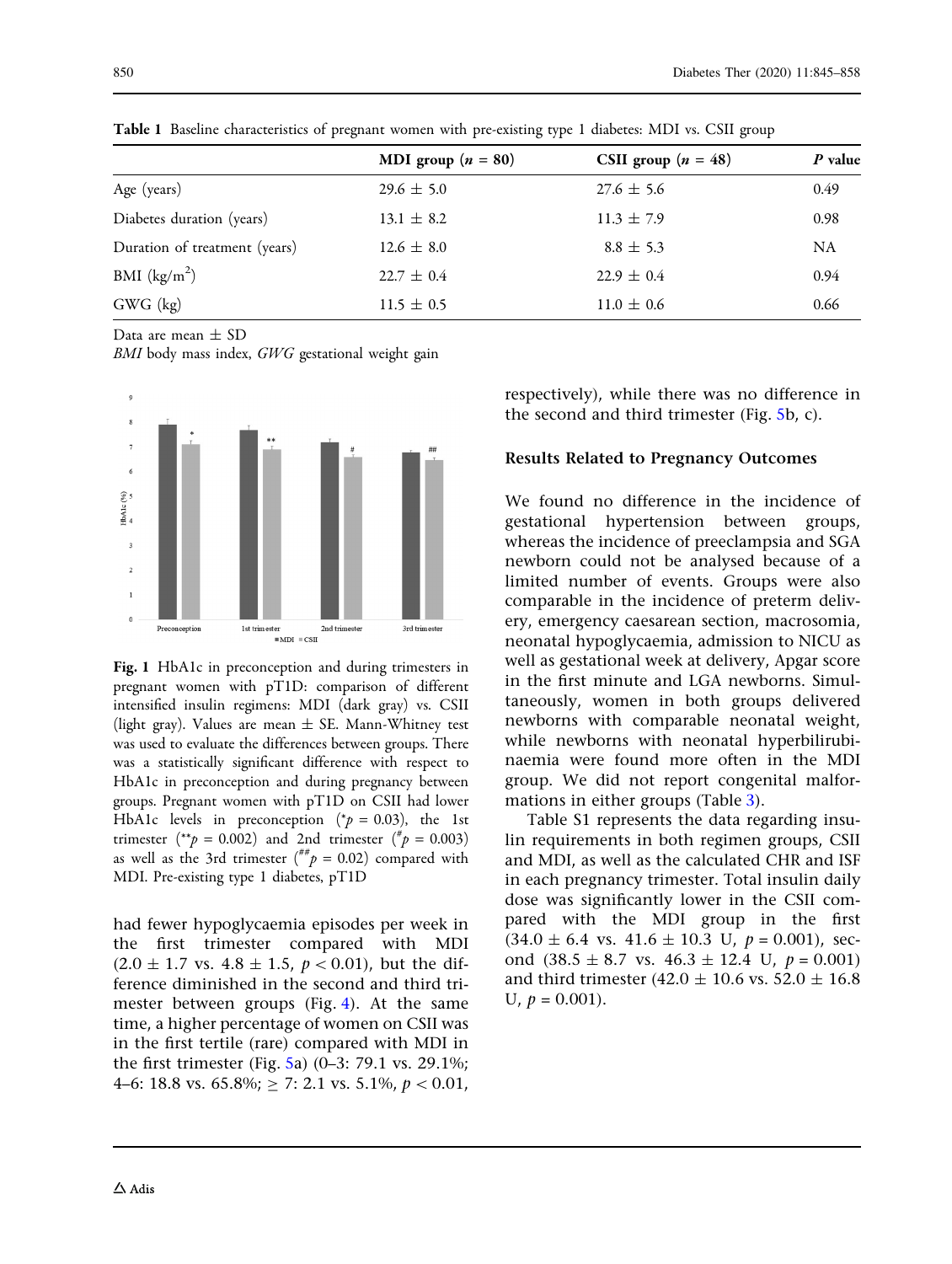<span id="page-6-0"></span>



Fig. 2 Average fasting and postprandial glycaemia obtained from SMBG in pregnant women with pT1D: MDI vs. CSII. Data are presented as mean  $\pm$  SD values. T test was used to evaluate the differences between groups. There was a statistically significant difference in the 3rd trimester in the CSII group due to the lower average PPG

## DISCUSSION

In our observational study, which encompasses pregnant women with pT1D, we detected better glycaemic control on CSII than on MDI treatment, based on data evaluation from preconception through the trimesters till delivery. Moreover, the majority of pregnant women with pT1D achieved target glycaemic goals already in preconception and maintained them during the trimesters, using long-term CSII.

Data from previous studies focusing on glycaemic control in pregnant women with pT1D using different intensified insulin treatments (CSII or MDI) still remained inconsistent for superiority of either of them  $[4-6]$ , partly because they did not focus on preconception monitoring or sustainability during the whole pregnancy. Moreover, glycaemic fluctuations, GV and hypoglycaemia, were suggested to influence the course of pregnancy in women with long-standing pT1D, but the effectiveness of different insulin treatments for glycaemic

level after breakfast comparing with MDI (C;  $p < 0.001$ ). FPG fasting plasma glucose, PBG postprandial breakfast glucose, PLG postprandial lunch glucose, PDG postprandial dinner glucose

control and variability and hypoglycaemic episodes in pregnant women with pT1D has not been elucidated [\[8](#page-11-0)].

Some prior studies in this field revealed better glycaemic control with CSII treatment in complicated T1D during pregnancy [[20](#page-12-0)], in line with our study results showing lower HbA1c levels among women with long-standing T1D and CSII.

A recently published meta-analysis comprising 47 predominantly non-interventional studies showed higher HbA1c reduction in early pregnancy, but this advantage was diminished in the second and third trimesters [\[6](#page-11-0)].

However, some previous investigations suggested a comparable effect of CSII and MDI on glycaemic control [\[21\]](#page-12-0). Nevertheless, most of these available studies included pregnant women in the second trimester or the ones initiating pump treatment during actual pregnancy.

Moreover, a limited number of studies reported better preconception glycaemic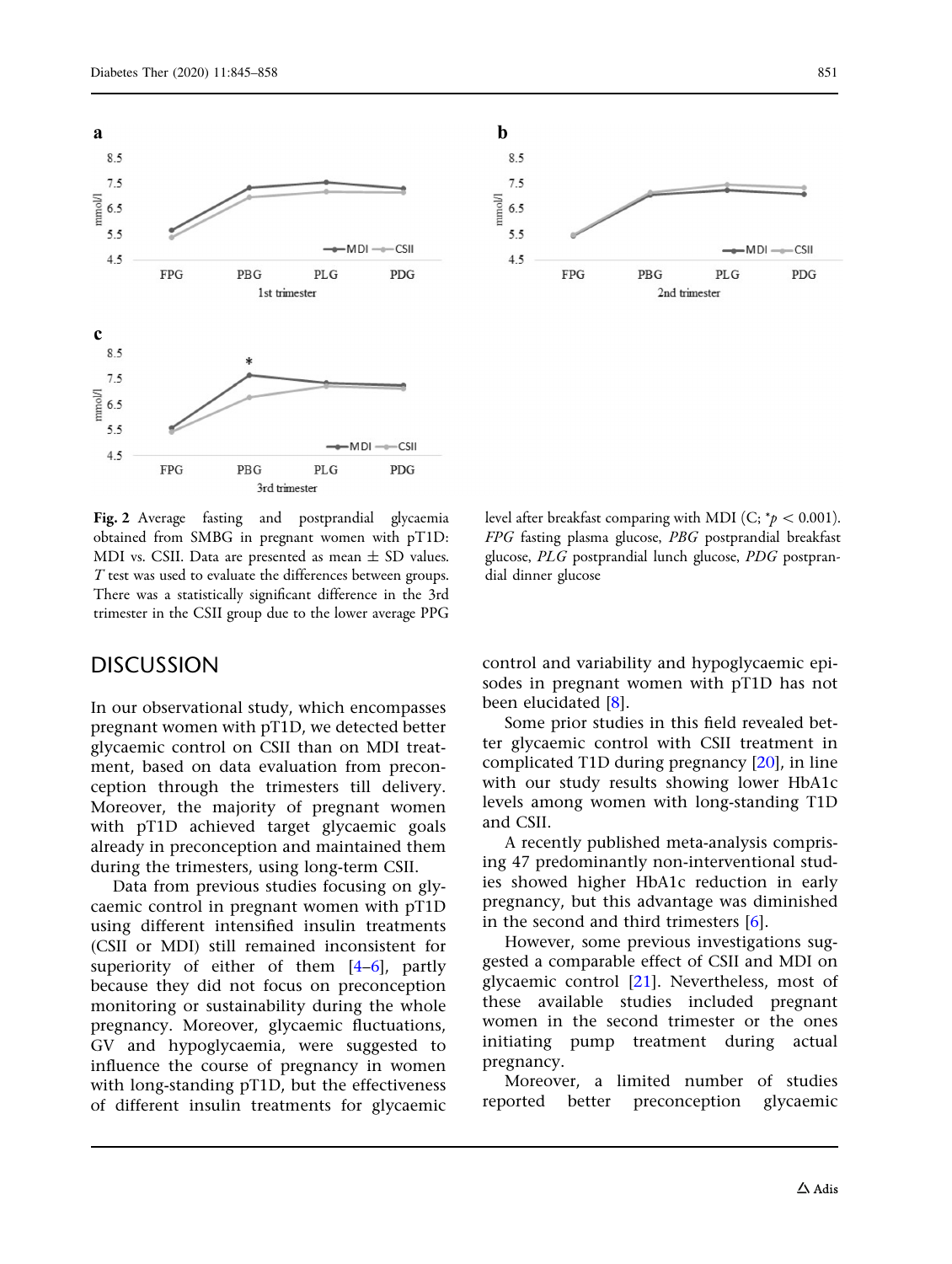<span id="page-7-0"></span>



Fig. 3 Percentage of pregnant women with pT1D achieved target FPG  $(a)$  and PPG  $(b-d)$ : MDI vs. CSII. Data are presented as %. Chi-square test was used to evaluate the differences between groups. There was a statistically significant difference in the 3rd trimester

control in women with pT1D on CSII compared with MDI treatment [[22](#page-12-0)]. Our results also confirmed a lower HbA1c level in preconception in women on CSII than in those on MDI treatment.

Although our women were not randomized to the MDI or CSII treatment arm, we tried to overcome potential bias by homogenizing groups in respect to age, duration of disease and treatment. In our study, in contrast to other studies on the topic, we followed pregnant women with long-standing T1D and a longterm use of either type of insulin treatment before pregnancy.

During pregnancy, we focused not only on HbA1c, having in mind it might not adequately reflect different aspects of glucose control, but also analysed acute glucose fluctuations or GV, which contribute to adverse pregnancy events [\[8\]](#page-11-0). In addition, a better understanding of the pattern of blood glucose fluctuations in all three

among CSII group because of the higher percentage of women reaching their target 2 h after breakfast compared with MDI (**b**;  $\frac{F}{\rho} < 0.001$ )

trimesters of pregnancy could make it easier to optimize glycaemic control in pregnant women with diabetes [[7\]](#page-11-0). In that context, in our study we used CV as an established parameter of GV. Pregnant women with pT1D on CSII treatment had a lower CV of fasting glycaemia in early pregnancy as well as after breakfast in late pregnancy (obtained from SMBG). In that context, our results might imply that assessing CV from SMBG, even without the use of a more sophisticated and recently established standard method of blood glucose measurement, might be useful and clinically relevant as a surrogate marker of GV. Furthermore, in a recently published meta-analysis a significant number of studies, nearly half of those included, used only SMBG as a glucose monitoring method [\[6\]](#page-11-0).

In addition, our findings are in line with previously published studies showing no difference in mean FPG and PPG between CSII and MDI in the first and second trimesters [\[23–25](#page-12-0)].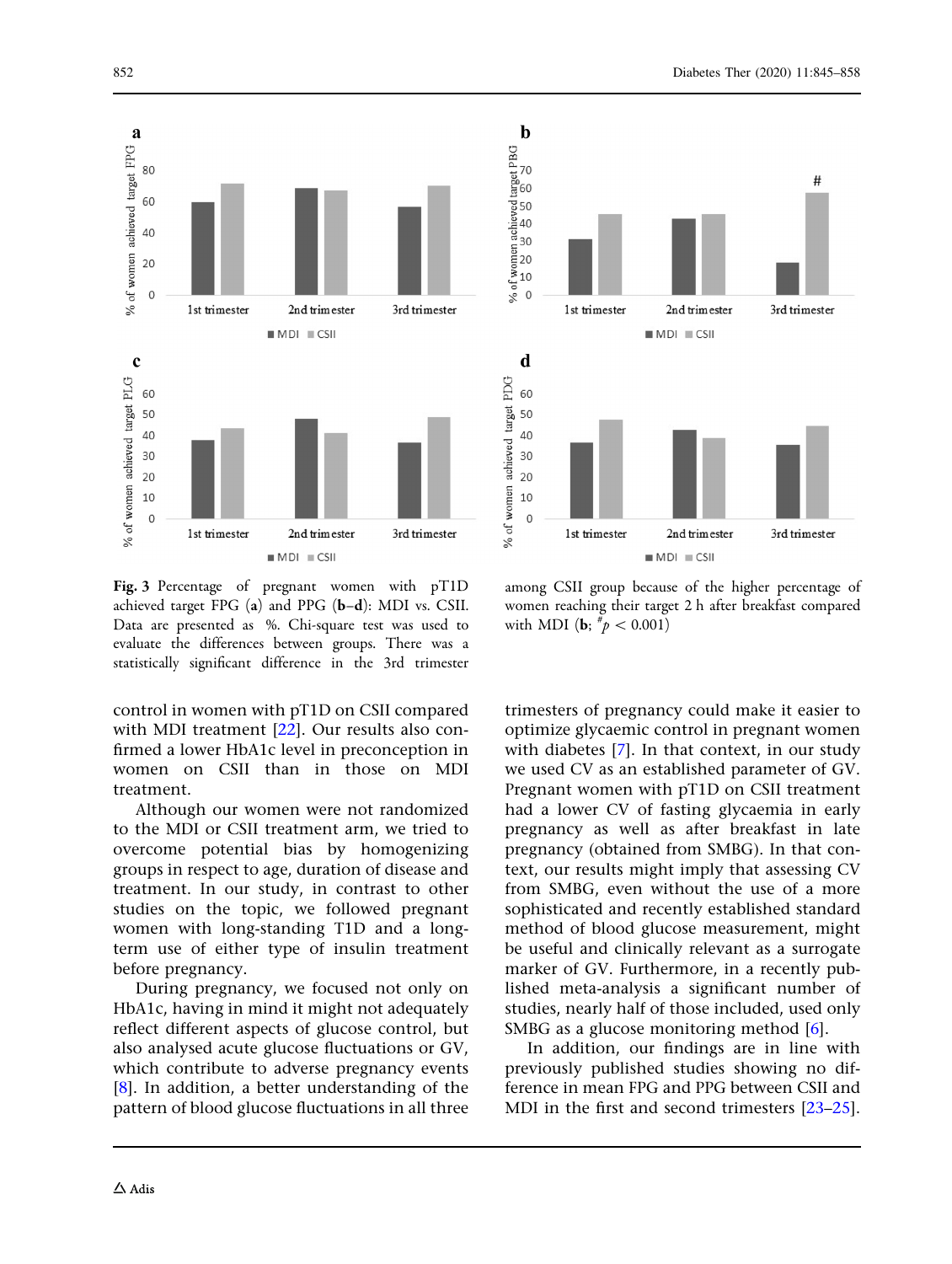|           | CV of<br>SMBG $(\%)$ $(n = 80)$ $(n = 48)$ | <b>MDI</b> | <b>CSII</b> | $P$ value   |
|-----------|--------------------------------------------|------------|-------------|-------------|
| 1st       | <b>FPG</b>                                 |            | 17.1        | ${}< 0.001$ |
| trimester |                                            | 28.4       |             |             |
|           | PBG                                        |            | 20.4        | 0.22        |
|           |                                            | 24.2       |             |             |
|           | PLG                                        |            | 19.9        | 0.24        |
|           |                                            | 23.4       |             |             |
|           | PDG                                        |            | 13.8        | 0.85        |
|           |                                            | 14.1       |             |             |
| 2nd       | <b>FPG</b>                                 |            | 23.2        | 0.81        |
| trimester |                                            | 23.9       |             |             |
|           | PBG                                        |            | 23.1        | 0.75        |
|           |                                            | 24.1       |             |             |
|           | PLG                                        |            | 21.4        | 0.5         |
|           |                                            | 23.5       |             |             |
|           | PDG                                        |            | 13.7        | 0.56        |
|           |                                            | 14.8       |             |             |
| 3rd       | <b>FPG</b>                                 |            | 23.8        | $0.4\,$     |
| trimester |                                            | 21.3       |             |             |
|           | PBG                                        |            | 14.1        | 0.01        |
|           |                                            | 17.0       |             |             |
|           | PLG                                        |            | 23.7        | 0.08        |
|           |                                            | 18.7       |             |             |
|           | PDG                                        |            | 14.6        | 0.16        |
|           |                                            | 12.1       |             |             |

<span id="page-8-0"></span>Table 2 CV of FPG and PPG obtained from SMBG among pregnant women with pT1D: MDI vs. CSII

Data are present as CV (%)

Coefficient of variation was calculated using the equation  $SD/\bar{x}$  of SMBG in different points (fasting or postprandial)

Levine  $F$  test was used to access the difference between CVs

Significance was found in the CSII group concerning FPG in the first and PBG in the third trimester measuring the CV of SMBG

Comparisons in boldface type indicate significant differences ( $p < 0.05$ )

FPG fasting plasma glucose, PBG postprandial breakfast glucose, PLG postprandial lunch glucose, PDG postprandial dinner glucose

However, according to our results, pregnant women with pT1D using CSII had lower mean PPG levels (after breakfast) in late pregnancy, which is an advantage in clinical settings. Moreover, besides better PPG regulation, a higher percentage of pregnant women with pT1D on CSII in our study reached the target value for the PPG goal in the third trimester after breakfast.

On the other hand, data on hypoglycaemic episodes in pregnant women with pT1D are quite limited. It has been shown that compared with MDI, CSII was associated with a slightly lower HbA1c level and a smaller risk of severe hypoglycaemia [\[26\]](#page-12-0). Also, it is important to note that the effort to achieve better glycaemic control together with less GV could predispose to hypoglycaemia. Our results are in agreement with studies showing the superiority of CSII regarding fewer hypoglycaemic episodes during early pregnancy  $[1, 27]$  $[1, 27]$  $[1, 27]$ , which is an important clinical challenge because pregnant women with pT1D are most vulnerable to hypoglycaemia in that period [\[28\]](#page-12-0). As we have shown in this study, in respect to number of hypoglycaemia episodes per week, the majority of women on CSII were in the first tertile (rare hypoglycaemic events), which implies more stable glycaemic control with less GV and hypoglycaemia. In addition, the CSII group had lower TDD compared with MDI, in line with previously published data [\[6\]](#page-11-0).

Current data on the relationship between glucose variability and adverse foetal outcome are still conflicting. Recent studies using CGM reported a correlation between parameters of glucose variability and foetal growth [\[29–](#page-12-0)[31](#page-13-0)] in pregnant women with pT1D or gestational diabetes. Although earlier studies had conflicting results [[32](#page-13-0)], in our study we demonstrated an availability of decreased glucose variability on CSII, even in clinical settings without the use of CGM, which might be of significant clinical relevance.

Concerning pregnancy outcomes, we could not demonstrate that CSII treatment induced a lower incidence of adverse pregnancy events compared with MDI therapy. The studies in this field gave conflicting results and, despite some positive results, most of the studies reported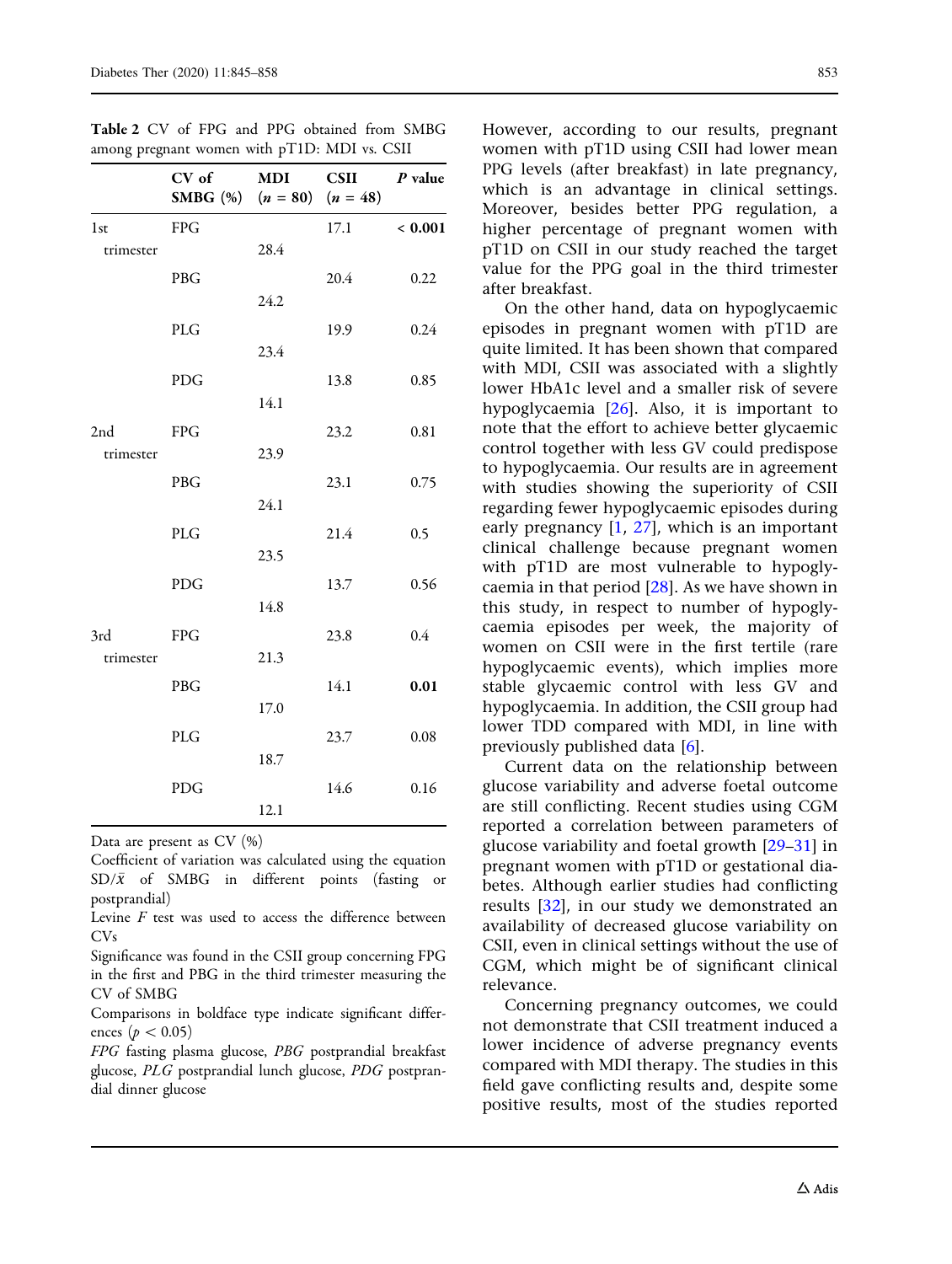<span id="page-9-0"></span>

Fig. 4 Mean number of hypoglycaemic episodes per week per patient through trimesters in pregnant women with pT1D: MDI vs. CSII. Data are presented as mean  $\pm$  SD values. Mann-Whitney test was used to evaluate the differences between groups. There was a statistically significant difference in the 1st trimester in the CSII group due to a smaller mean number of hypoglycaemia episodes per week per patient than on MDI ( $p < 0.001$ )

that optimal metabolic control during pregnancy does not always guarantee a favourable outcome [[32](#page-13-0), [33\]](#page-13-0).

In addition, limitations of our study are the observational study design and use of a surrogate marker for glycaemic variability CV obtained by SMBG. Also, the relatively few adverse events are a limitation related to adequate evaluation of the incidence of adverse outcomes and do not allow formulating further conclusions.

Nonetheless, we demonstrated the advantages of long-term CSII on glucose control due to the lower level of HbA1c achieved already in preconception and maintained during the entire pregnancy. Also, we showed a diminished GV and less frequent hypoglycaemic episodes only in the first trimester on CSII, an aspect of glycaemic control insufficiently evaluated in previous investigations.



 $MDI$   $CSI$ 

Fig. 5 Percentage of pregnant women with pT1D distributed in tertiles according to number of hypoglycaemia episodes per week: MDI vs. CSII. Data are presented as % of women. Mann-Whitney test was used to evaluate the differences between groups. There was a statistically significant difference in the first trimester in the CSII group due to the higher percentage of patients in the first tertile (rare) ( $p < 0.01$ ). There were defined tertiles in relation to the number of hypoglycaemia episodes per week: rare (0–3 hypoglycaemia), moderate (4–6 hypoglycaemia) and frequent ( $\geq$  7 hypoglycaemia)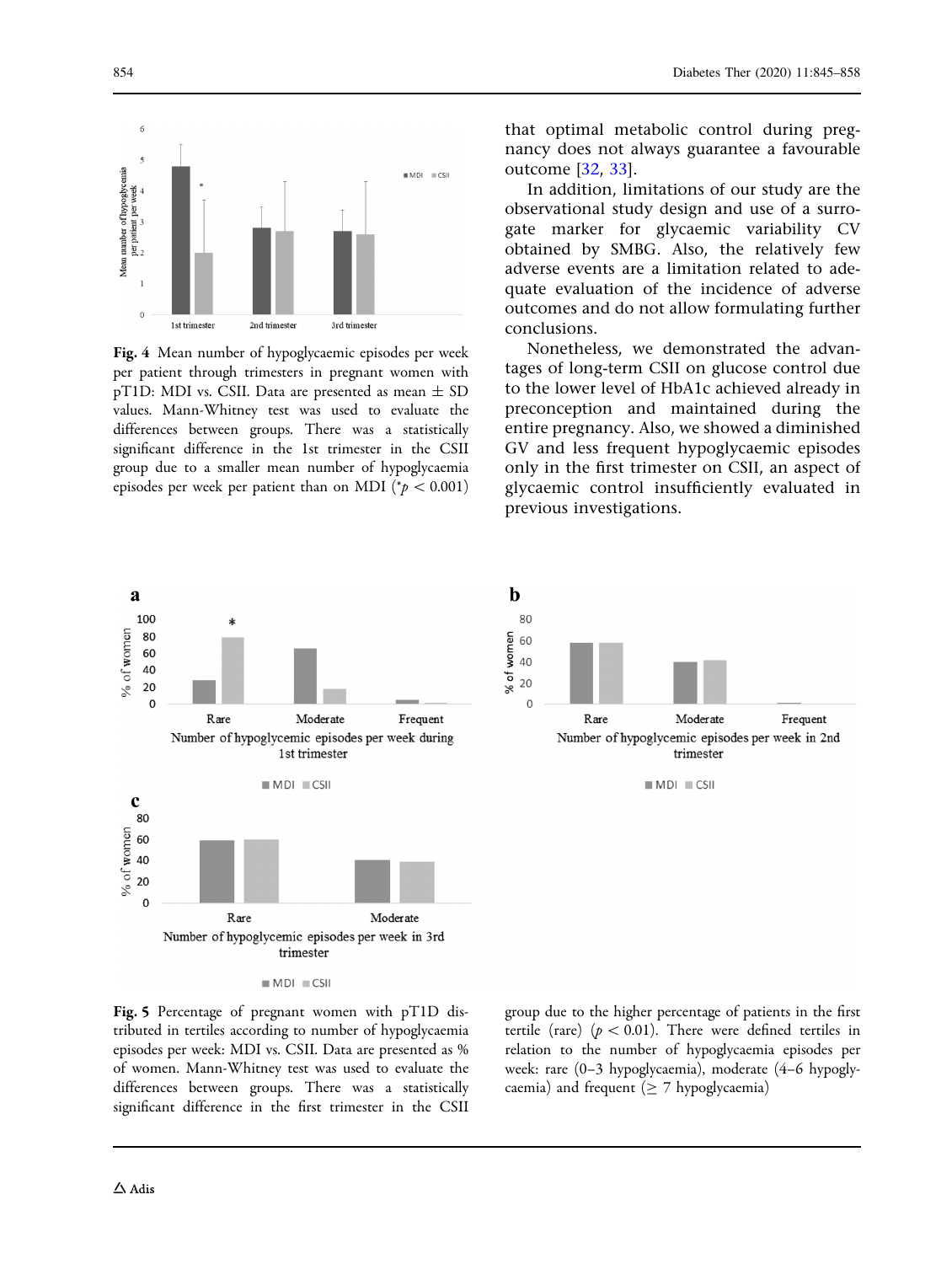|                                        | MDI $(n = 80)$     | <b>CSII</b> $(n = 48)$ | $P$ value |
|----------------------------------------|--------------------|------------------------|-----------|
| Gestational week at delivery           | $37.5 \pm 1.5$     | $37.1 \pm 1.4$         | 0.15      |
| Apgar score                            | $8.1 \pm 0.9$      | $8.07 \pm 1.5$         | 0.58      |
| Hypertension $(\% , n)$                | 25(20)             | 12.8 $(6)$             | 0.09      |
| Preeclampsia (%, n)                    | 3.8(3)             | 2.1(1)                 | NA        |
| Preterm delivery $(\% , n)$            | 17.5(14)           | 27.7(13)               | 0.17      |
| Emergency caesarean section $(\% , n)$ | 16.3(13)           | 25.5(12)               | 0.2       |
| Macrosomia $(\% , n)$                  | 19.2(15)           | 14(6)                  | 0.46      |
| Stillbirth $(\% , n)$                  |                    | 2.1(1)                 | NA        |
| Neonanatal hypoglycaemia (%, n)        | 7.5 $(6)$          | 10.6(5)                | 0.54      |
| NICU admission $(\%, n)$               | 10.7(8)            | 17.4(8)                | 0.28      |
| Neonatal hyperbilirubinaemia (%, n)    | 30(24)             | 14.9 $(7)$             | 0.005     |
| Neonatal weight (g)                    | $3456.7 \pm 801.4$ | $3459 \pm 639.4$       | 0.98      |
| LGA $(\% , n)$                         | 50 $(40)$          | 44(21)                 | 0.59      |
| SGA $(\% , n)$                         | 4(5)               |                        | NA        |
| Congenital malformation (%)            |                    |                        | NA        |

<span id="page-10-0"></span>Table 3 Adverse pregnancy events in pregnant women with pT1D: MDI vs. CSII

Data are counts (percentages) or mean  $\pm$  SD

Significance was found for neonatal hyperbilirubinaemia in the CSII group

Comparisons in boldface type indicate significant differences ( $p < 0.05$ )

Because of the limited number of events, significance could not be assessed in terms of preeclampsia, stillbirth and SGA  $NICU$  neonatal intensive care unit,  $LGA$  large for gestational age,  $SGA$  small for gestational age

## CONCLUSIONS

In conclusion, treatment with CSII resulted in a favourable reduction of HbA1c in the preconception period and each trimester in pregnancy. Moreover, long-term CSII treatment demonstrated more stable metabolic control with less GV of fasting glycaemia and fewer hypoglycemic episodes only during early pregnancy.

## ACKNOWLEDGMENTS

Funding. The study was funded by Project 175097 from the Ministry of Education, Science and Technological Development, Republic of Serbia. No Rapid Service Fee was received by the journal for the publication of this article.

Authorship. All named authors meet the International Committee of Medical Journal Editors (ICMJE) criteria for authorship for this article, take responsibility for the integrity of the work as a whole, and have given their approval for this version to be published.

Author Contributions. Study concept and design: A. Jotic, T. Milicic, N. M. Lalić. Acquisition of data: A. Jotic, T. Milicic, K. Lalic, L. Lukic, M. Macesic, J. Stanarcic Gajovic, M. Stoiljkovic, M. Gojnic Dugalic. Analysis and interpretation of data: A. Jotic, T. Milicic, J. Stanarcic Gajovic, M. Stoiljkovic, N. M. Lalić. Drafting of the manuscript: A. Jotic, T. Milicic, J. Stanarcic Gajovic, M. Stoiljkovic, N. M. Lalić.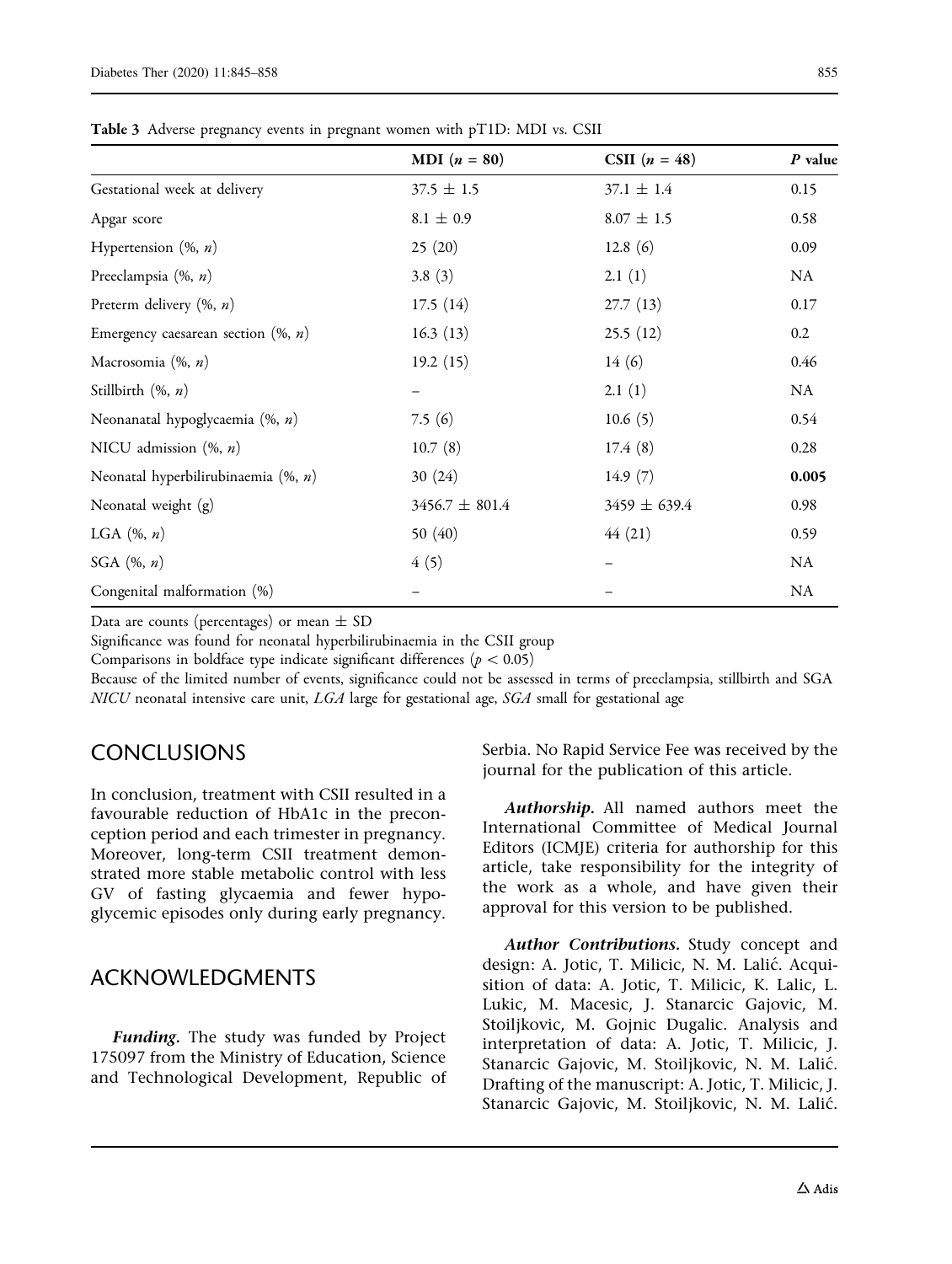<span id="page-11-0"></span>Critical revision of the manuscript for important intellectual content: A. Jotic, T. Milicic, K. Lalic, J. Stanarcic Gajovic, M. Stoiljkovic, N. M. Lalic´. Statistical analysis: V. Jeremic, A. Jotic, T. Milicic, M. Stoiljkovic. Obtained funding: N. M. Lalic. Administrative, technical, and material support: V. Jeremic, A. Jotic, T. Milicic, M. Stoiljkovic, N. M. Lalic. Study supervision: A.

Disclosures. Aleksandra Jotic, Tanja Milicic, Katarina Lalic, Ljiljana Lukic, Marija Macesic, Jelena Stanarcic Gajovic, Milica Stoiljkovic, Miroslava Gojnic Dugalic, Veljko Jeremic and Nebojsa M. Lalic have nothing to disclose.

Jotic, T. Milicic, N. M. Lalić.

Compliance with Ethics Guidelines. Pregnant women were completely informed about the study before they gave informed consent to participate. All procedures followed were part of the standard medical care and in accordance with the ethical standards of the responsible committee on human experimentation (institutional and national) and with the Helsinki Declaration of 1964, as revised in 2013. Approval of the study by an ethics committee was considered unnecessary because all patient data were extracted from the Department's database and were anonymous, assuring that complete data protection of the participants was provided.

Data Availability. Access to the database is currently strictly regulated by law and therefore the data will not be deposited.

Open Access. This article is licensed under a Creative Commons Attribution-NonCommercial 4.0 International License, which permits any non-commercial use, sharing, adaptation, distribution and reproduction in any medium or format, as long as you give appropriate credit to the original author(s) and the source, provide a link to the Creative Commons licence, and indicate if changes were made. The images or other third party material in this article are included in the article's Creative Commons licence, unless indicated otherwise in a credit line to the material. If material is not included in the article's Creative Commons licence and

your intended use is not permitted by statutory regulation or exceeds the permitted use, you will need to obtain permission directly from the copyright holder. To view a copy of this licence, visit [http://creativecommons.org/licenses/by](http://creativecommons.org/licenses/by-nc/4.0/)[nc/4.0/.](http://creativecommons.org/licenses/by-nc/4.0/)

## **REFERENCES**

- 1. American Diabetes Association. Management of diabetes in pregnancy: standards of medical care in diabetes—2019. Diabetes Care. 2019;42(Supplement 1):S165–72.
- 2. Jensen DM, Korsholm L, Ovesen P, Beck-Nielsen H, Moelsted Pedersen L, Westergaard JG, et al. Periconceptional A1C and risk of serious adverse pregnancy outcome in 933 women with type 1 diabetes. Diabetes Care. 2009;32(6):1046–8.
- 3. Lenhard MJ, Kinsley BT. Insulin therapy for the treatment of type 1 diabetes during pregnancy. J Matern Fetal Neonatal Med. 2014;12:1270–5.
- 4. Lapolla A, Dalfrà MG, Masin M, Bruttomesso D, Piva I, Crepaldi C, Tortul C, Dalla Barba B, Fedele D. Analysis of outcome of pregnancy in type 1 diabetics treated with insulin pump or conventional insulin therapy. Acta Diabetol. 2003;40:143–9.
- 5. Kallas-Koeman MM, Kong JM, Klinke JA, Butalia S, Lodha AK, Lim KI, Duan QM, Donovan LE. Insulin pump use in pregnancy is associated with lower HbA1c without increasing the rate of severe hypoglycaemia or diabetic ketoacidosis in women with type 1 diabetes. Diabetologia. 2014;57(4):681–9.
- 6. Rys PM, Ludwig-Slomczynska AH, Cyganek K, Maleck MT. Continuous subcutaneous insulin infusion vs multiple daily injections in pregnant women with type 1 diabetes mellitus: a systematic review and meta-analysis of randomised controlled trials and observational studies. Eur J Endocrinol. 2018;178:545–63.
- 7. Dalfra` MG, Chilelli NC, Di Cianni G, Mello G, Lencioni C, Biagioni S, Scalese M, Sartore G, Lapolla A. Glucose fluctuations during gestation: an additional tool for monitoring pregnancy complicated by diabetes. Int J Endocrinol. 2013. Article ID 279021, 8 pages.
- 8. Dalfra MG, Sartore G, Cianni GD, et al. Glucose variability in diabetic pregnancy. Diabetes Technol Ther. 2011;13(8):853–9.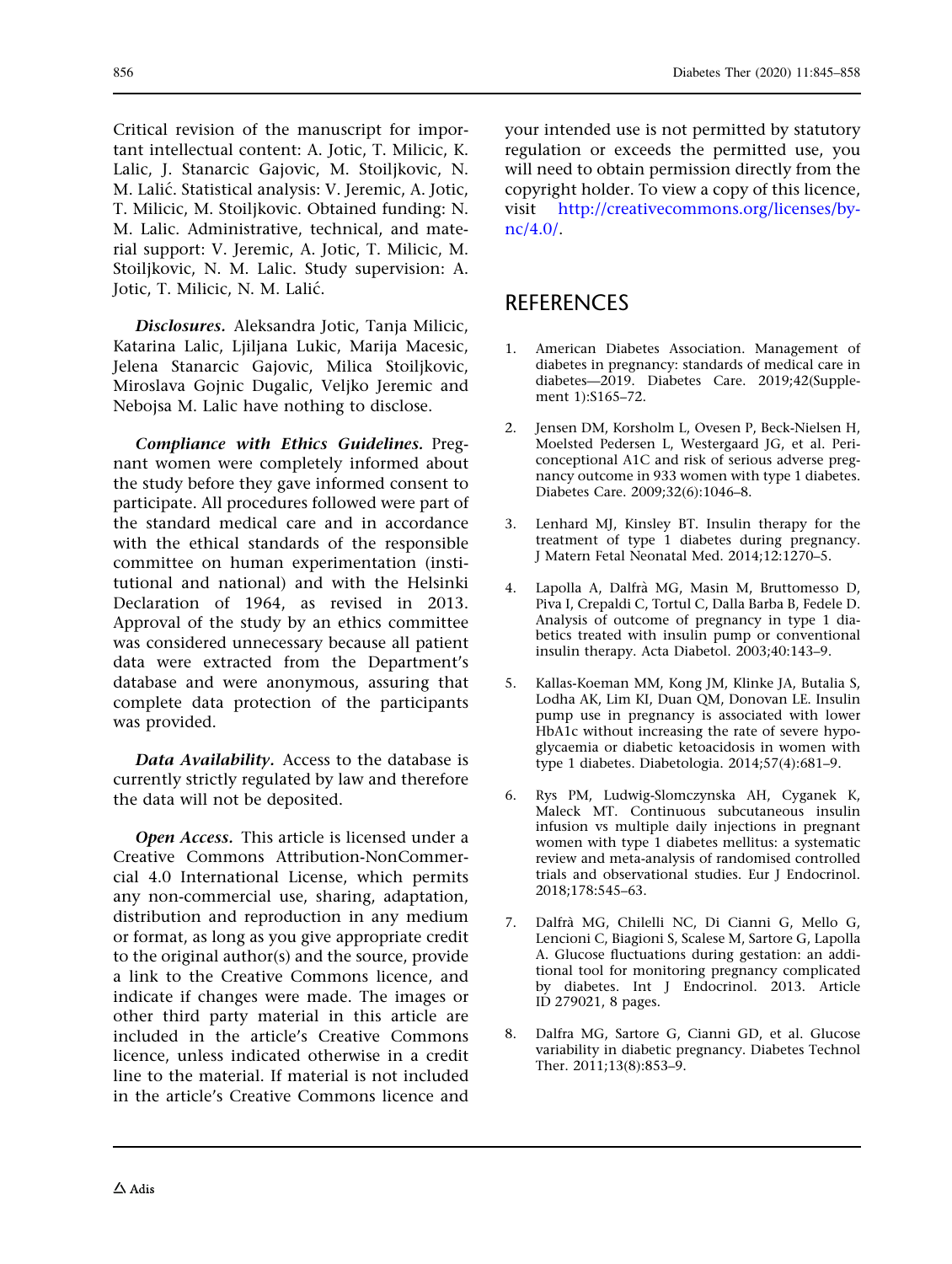- <span id="page-12-0"></span>9. Hawkins JS. Glucose monitoring during pregnancy. Curr DiabRep. 2010;10:229–34.
- 10. Battelino T, Danne T, Bergenstal RM, et al. Clinical targets for continuous glucose monitoring data interpretation: recommendations from the international consensus on time in range. Diabetes Care. 2019;42:1593–603.
- 11. Feig DF, Donovan LE, Corcoy R, Murphy KE, Amiel SA, Hunt KF, et al. Continuous glucose monitoring in pregnant women with type 1 diabetes (CON-CEPTT): a multicentre international randomised controlled trial. Lancet. 2017;390:2347–59.
- 12. Soupal J, Petruzelkova L, Grunberger G, et al. Glycemic outcomes in adults with T1D are impacted more by continuous glucose monitoring than by insulin delivery method: 3 years of follow-up from the COMISAIR study. Diabetes Care. 2019. [https://](https://doi.org/10.2337/dc19-0888) [doi.org/10.2337/dc19-0888](https://doi.org/10.2337/dc19-0888). [Epub ahead of print].
- 13. Suhonen L, Hiilesmaa V, Teramo K. Glycaemic control during early pregnancy and fetal malformations in women with type I diabetes mellitus. Diabetologia. 2000;43:79–82.
- 14. Feldman AZ, Brown FM. Management of type 1 diabetes in pregnancy. Curr Diab Rep. 2016;16:76.
- 15. Cyganek K, Hebda-Szydlo A, Katra B, et al. Glycemic control and selected pregnancy outcomes in type 1 diabetes women on continuous subcutaneous insulin infusion and multiple daily injections: the significance of pregnancy planning. Diabetes Technol Ther. 2010;12:41–7.
- 16. Chen R, Ben-Haroush A, Weismann-Brenner A, et al. Level of glycemic control and pregnancy outcome in type 1 diabetes: a comparison between multiple daily insulin injections and continuous subcutaneous insulin infusions. Am J Obstet Gynecol. 2007;197:404.e1-e5.
- 17. Farrar D, Tuffnell DJ, West J: Continuous subcutaneous insulin infusion versus multiple daily injections of insulin for pregnant women with diabetes. Cochrane Database Syst Rev 2007:CD005542.
- 18. Nacionalni vodič za lekare u primarnoj zdravstvenoj zaštiti. Zdravstvena zaštita žena u toku trudnoće.Republička stručna komisija za izradu i implementaciju vodiča u kliničkoj praksi, Ministarstvo zdravlja Republike Srbije, Srpsko lekarsko društvo, 2005.
- 19. Luijf YM, van Bon AC, Hoekstra JB, Devries JH. Premeal injection of rapid-acting insulin reduces postprandial glycemic excursions in type 1 diabetes. Diabetes Care. 2010;33:2152–5.
- 20. Kekalainen P, Juuti M, Walle T, Laatikainen T. Continuous subcutaneous insulin infusion during pregnancy in women with complicated type 1 diabetes is associated with better glycemic control but not with improvement in pregnancy outcomes. Diabetes Technol Ther. 2016;18(3):144–50.
- 21. Bruttomesso D, Bonomo M, Costa S, et al. Type 1 diabetes control and pregnancy outcomes in women treated with continuous subcutaneous insulin infusion (CSII) or with insulin glargine and multiple daily injections of rapid-acting insulin<br>analogues (glargine-MDI). Diabetes Metab. analogues (glargine-MDI). 2011;37(5):426–31.
- 22. Neff KJ, Forde R, Gavin C, et al. Pre-pregnancy care and pregnancy outcomes in type 1 diabetes mellitus: a comparison of continuous subcutaneous insulin infusion and multiple daily injection therapy. Ir J Med Sci. 2014;183:397–403.
- 23. Mello G, Biagioni S, Ottanelli S. Continuous subcutaneous insulin infusion (CSII) versus multiple daily injections (MDI) of rapid acting insulin analogues and detemir in type 1 diabetic (T1D) pregnant women. J Matern Fetal Neonatal Med. 2015;28(3):276–80.
- 24. Murphy HR, Elleri D, Allen JM, et al. Pathophysiology of postprandial hyperglycaemia in women with type 1 diabetes during pregnancy. Diabetologia. 2012;55:282–90.
- 25. Abell SK, Suen M, Pease A, et al. Pregnancy outcomes and insulin requirements in women with type 1 diabetes treated with continuous subcutaneous insulin infusion and multiple daily injections: cohort study. Diabetes Technol Ther. 2017;19(5):280–7.
- 26. Pickup JC, Sutton AJ. Severe hypoglycaemia and glycaemic control in type1 diabetes: meta-analysis of multiple daily insulin injections compared with continuous subcutaneous insulin infusion. Diabet Med. 2008;25:765–74.
- 27. Wender-Ozegowska E, Zawiejska A, Ozegowska K, et al. Multiple daily injections of insulin versus continuous subcutaneous insulin infusion for pregnant women with type 1 diabetes. Aust N Z J Obstet Gynaecol. 2013;53:130–5.
- 28. Ringholm L, Pedersen-Bjergaard U, Thorsteinsson B, Damm P, Mathiesen ER. Hypoglycaemia during pregnancy in women with Type 1 diabetes: hypoglycaemia during pregnancy in women with type 1 diabetes. Diabet Med. 2012;29:558–66.
- 29. McGrath RT, Glastras SJ, Seeho SK, Scott ES, Fulcher GR, Hocking SL. Association between glycemic variability,  $HbA_{1c}$ , and large-for-gestational-age